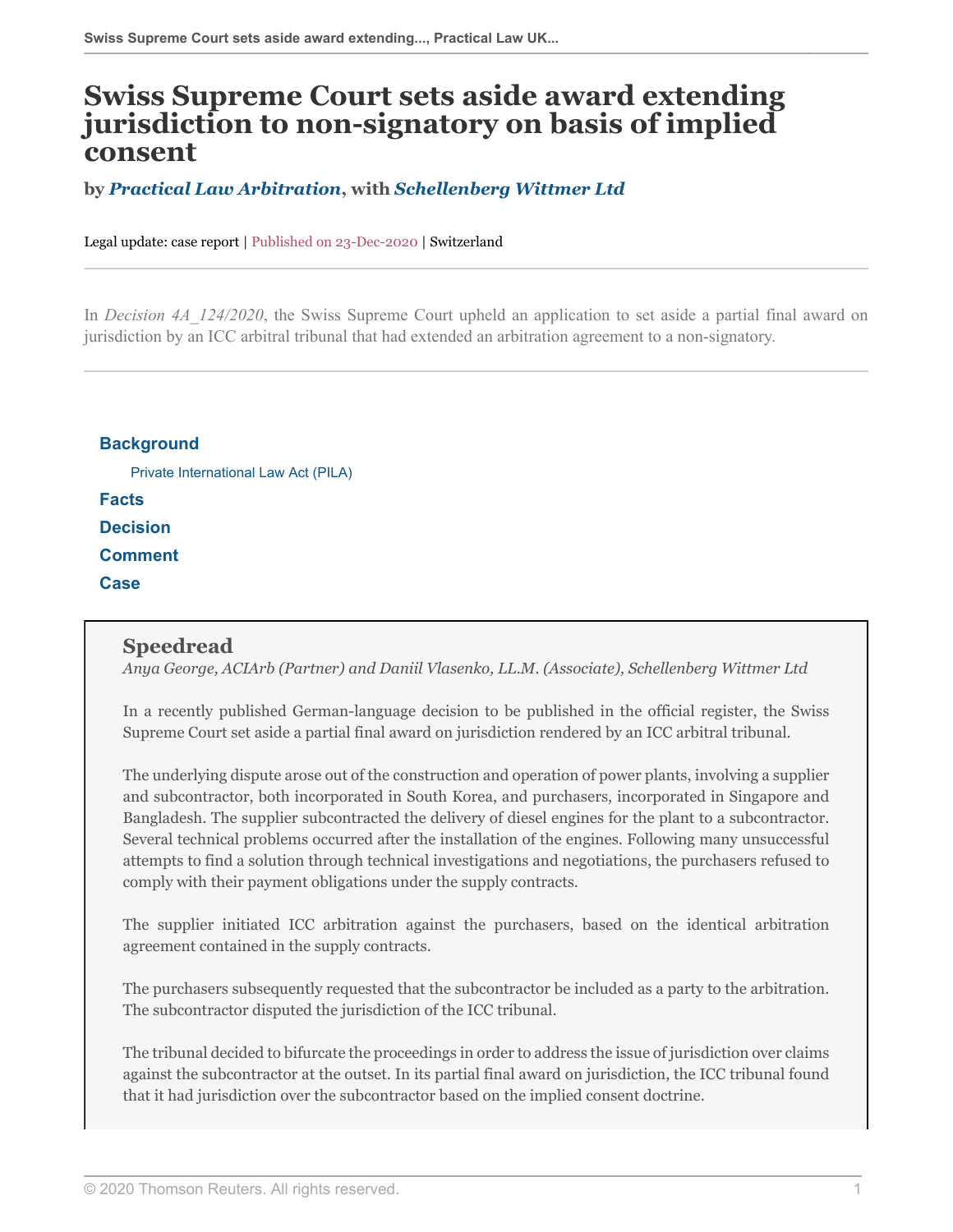The subcontractor consequently filed an application to set aside the award with the Swiss Supreme Court.

The court granted the application, finding that while the subcontractor played an important role in the relationships between the supplier and the purchasers, its actions could not qualify as an expression of implied consent to be bound by the arbitration clause. Therefore, the ICC tribunal had no jurisdiction to hear claims against the subcontractor on that basis. (*Decision 4A\_124/2020 (13 November 2020)*.)

## <span id="page-1-0"></span>**Background**

#### <span id="page-1-1"></span>**Private International Law Act (PILA)**

Article 190(2) of the PILA provides an exhaustive list of grounds on which the Swiss Supreme Court can set aside an international award including if the award is incompatible with public policy (*article 190(2)(e)*).

Article 190(3) of the PILA provides that "preliminary awards can be annulled on the grounds of the above paras.  $2(a)$  and  $2(b)$  only  $[...]$ ".

In turn, Article 190(2)(a) and (2)(b) of the PILA provides that the award may be annulled: "if the sole arbitrator was not properly appointed or if the arbitral tribunal was not properly constituted", and "if the arbitral tribunal wrongly accepted or declined jurisdiction".

### <span id="page-1-2"></span>**Facts**

In 2009, due to an electricity shortage, the government of Bangladesh permitted the construction and operation of privately-owned power plants. A dispute arose between several entities involved in the building and operating of one of those diesel power plants. AB (Supplier) entered into several contracts with a group of companies including C, D, EE, EF, EG and H (Purchasers) regarding the construction and delivery of the plant, and the supply of electricity. The Supplier subcontracted the delivery of the diesel engines for the plant to AA (Subcontractor).The Supplier and the Subcontractor were both incorporated in South Korea and the Purchasers were incorporated in Singapore and Bangladesh (together, the Parties).

In July 2010, the Supplier entered into a Contract with the Purchasers for the design, procurement, construction and delivery of a diesel power plant, for a consideration of approximately USD 24 million (Main Contract).

In November 2010, the Supplier and the Subcontractor concluded a separate contract, under which the latter agreed to supply seven diesel engines for a consideration of approximately USD 12 million. Subsequently, the diesel engines were delivered to the Purchasers and installed by the Subcontractor.

In July 2011, the Purchasers informed the Supplier of technical problems and requested appropriate action. Later that month, the Supplier replied that it had contacted the Subcontractor and together they would "jointly guarantee" the quality of the engines.

In December 2011, the former President and CEO of both the Supplier and the Subcontractor wrote a joint letter on behalf of both companies describing the steps to be taken to solve the problems.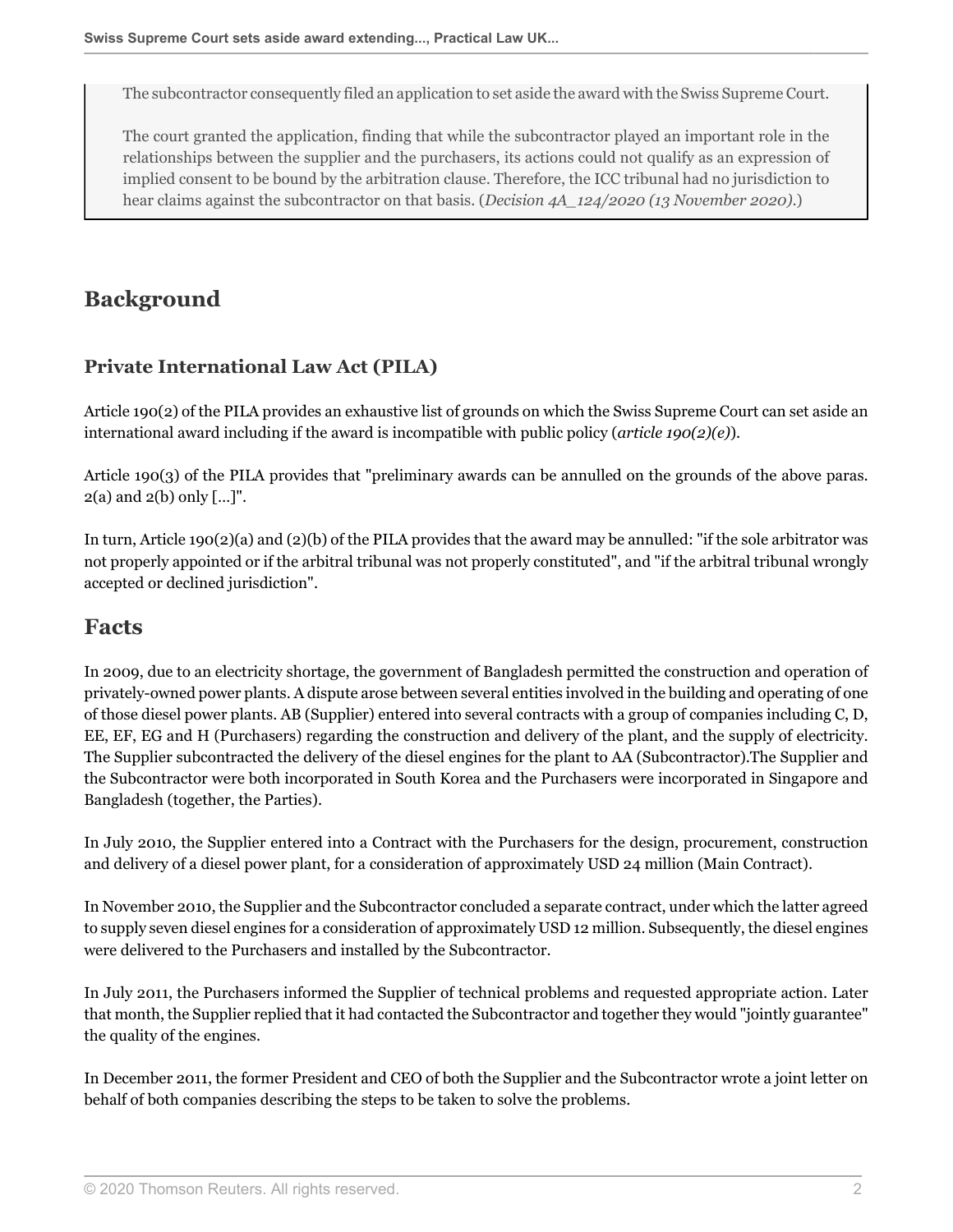In August 2012, the Subcontractor unilaterally communicated with the Purchasers and requested to be provided with the defective parts of the engines to determine the cause of the defect.

In February 2014, the Parties held a number of meetings to discuss further technical issues but failed to resolve them. As a result, the Purchasers refused to make further payments to the Supplier under their respective contracts.

In March 2018, the Supplier initiated arbitration proceedings under the ICC Rules against the Purchasers. The Purchasers requested to join the Subcontractor as a party to the arbitration proceedings.

In January 2020, the ICC tribunal delivered a partial final award on jurisdiction and found that it had jurisdiction to hear the claims brought by the Purchasers against the Subcontractor under the Main Contract.

The ICC tribunal examined whether an extension of the arbitration agreement could result from the Subcontractor's involvement in the conclusion and execution of the Contract, that is, whether such involvement could be seen as evidence of implied consent to the arbitration clause, based on the principle of good faith.

The Purchasers submitted evidence that the Subcontractor was actively involved in the conclusion and execution of the Contract, including:

- Participation in numerous meetings with the Purchasers, including in a meeting before the conclusion of the Main Contract.
- Several joint emails on behalf of both the Supplier and the Subcontractor.
- Active involvement in the engine test runs.
- Engineers employed by the Subcontractor attended the site and tried to solve the technical issues.
- The Subcontractor directly communicated with the Purchasers about the issues connected to the engines.

The ICC tribunal found that these circumstances, taken separately, would not be sufficient to extend the arbitration agreement to the Subcontractor. However, seen as a whole, they led to the conclusion that the Subcontractor did indeed participate in the conclusion and performance of the Main Contract to such an extent that the contracting parties could in good faith have assumed that the Subcontractor intended to be bound by the arbitration agreement.

The ICC tribunal considered it significant that one of the essential technical documents of the Contract originated from the Subcontractor. In particular, the Contract stated that the Supplier had agreed to sell and deliver the engines in accordance with the specifications provided by the Subcontractor.

Finally, the ICC tribunal found that the Subcontractor was aware of the terms of the arbitration agreement since it had participated in the conclusion of the Contract.

In reaching its decision, the tribunal did not find that there was actual agreement between the Parties that the Subcontractor should be bound by the arbitration agreement, but rather that an extension of the arbitration agreement was justified based on an interpretation of the Subcontractor's conduct in accordance with the principle of good faith.

The Subcontractor filed a setting aside application with the Swiss Supreme Court, seeking the annulment of the ICC tribunal's decision on jurisdiction based on articles 190(3) and 190(2)(b) of the PILA. The Subcontractor argued that it had not consented to the arbitration agreement and that the ICC tribunal had wrongly accepted jurisdiction.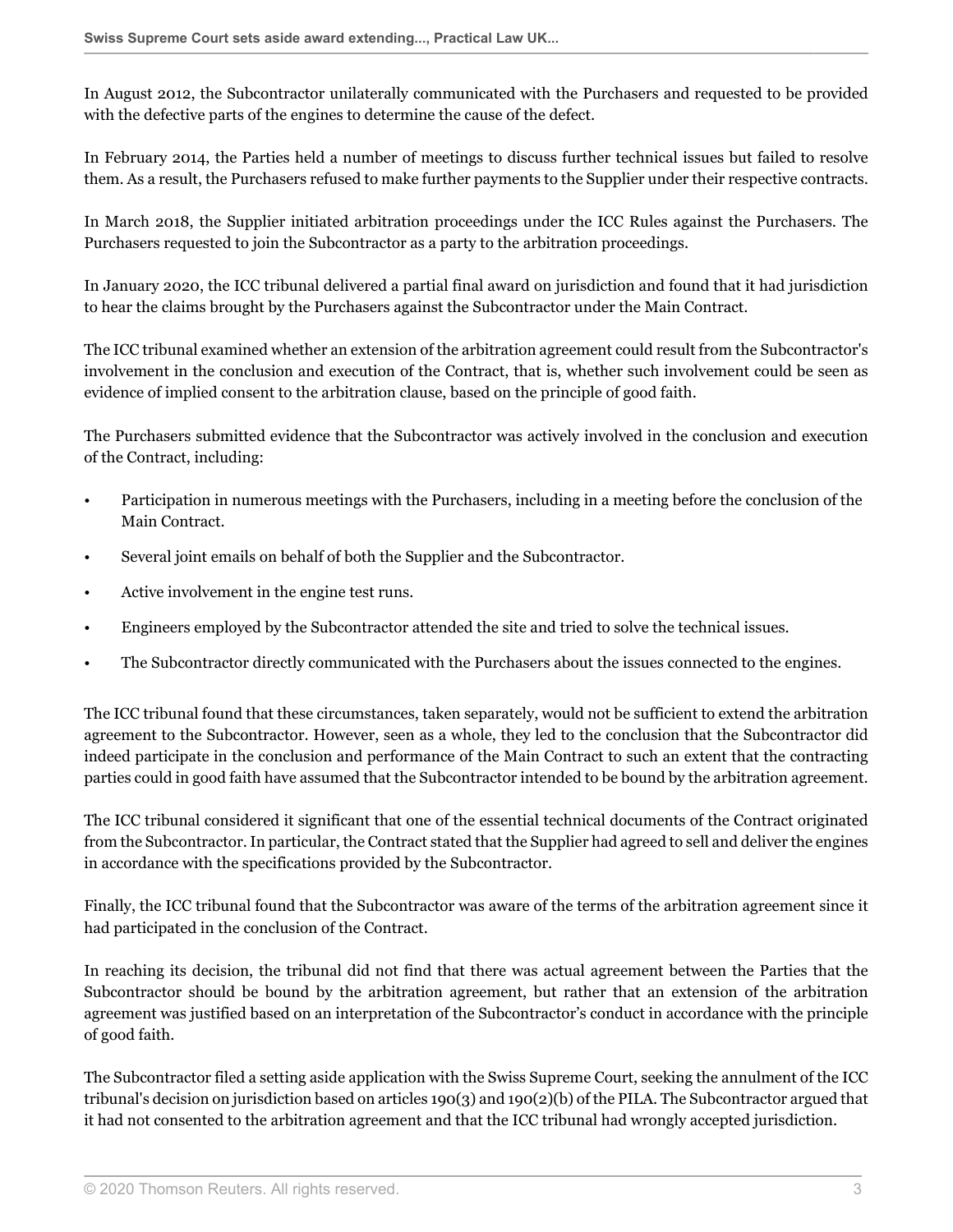## <span id="page-3-0"></span>**Decision**

The Swiss Supreme Court granted the Subcontractor's application and set aside the award on jurisdiction. It found that, whilst the circumstances described by the ICC tribunal did demonstrate a degree of involvement by the Subcontractor in the performance of the Main Contract, it was not convinced that this involvement was sufficient to constitute implied consent to be bound by the arbitration agreement in that contract.

As a general remark, the Swiss Supreme Court underlined the importance of the doctrine of privity of contract, but recalled its case law according to which an arbitration clause can be extended to a non-signatory if its active involvement in the performance of the contract can be understood as implied consent to be bound by the arbitration clause.

The court considered that the roles of the respective Parties were contractually defined: the Subcontractor sold the diesel engines to the Supplier, but the latter was the only one to have entered into a contractual relationship with the Purchasers. It was not surprising that the Subcontractor played a central role in the performance of the Main Contract, since it provided the Purchaser with an essential component of the diesel power plant. The Swiss Supreme Court stated that the actions that the Subcontractor took to resolve the problems with the diesel engines stemmed directly from its obligations as a subcontractor; it was required to carry out warranty repairs. On this front, the Swiss Supreme Court found that the responsibilities of the Supplier and the Subcontractor did not mix, because the Subcontractor's responsibilities were limited to the issues connected to the diesel engines. Therefore, the Purchasers had to be aware that the Subcontractor was not a party to the Contract. Moreover, the fact that the Supplier and the Subcontractor were affiliated and had, for a brief time, been under the same management, was not sufficient to create any appearance that they were "commingled", as they were always clearly distinguishable as individual entities.

The Swiss Supreme Court therefore concluded that the evidence submitted by the Purchasers and used by the ICC tribunal in its award could not be understood as an expression of the Subcontractor's implied consent to agree to the arbitration agreement, and it set aside the award on that basis.

The ICC tribunal had left open the question of whether it could accept jurisdiction over the Subcontractor on the basis of an assignment of contractual duties from the Supplier to the Subcontractor but had failed to make any factual findings in that regard. The Supreme Court therefore remanded the matter back to the tribunal for it to decide on this issue.

#### <span id="page-3-1"></span>**Comment**

This decision provides an important addition to the case law of the Swiss Supreme Court with regard to the extension of arbitration agreements to non-signatories and in particular the doctrine of implied consent.

The Supreme Court clearly distinguished this case from an earlier matter in which it had found that the involvement of a third party in the performance of the contract amounted to implied consent to the arbitration agreement. In that case, the third party (an individual) had no contractually defined role in a construction project, but had influenced the management of two of the parties involved in the project, which was being carried out on his own land.

<span id="page-3-2"></span>Although this decision is fact-specific and it would be unwise to seek to draw too broad a conclusion from the court's ruling, it should provide a degree of comfort to subcontractors that they will in principle not be deemed to have given implied consent to an arbitration clause in the main contract simply by virtue of having performed their obligations under the subcontract.